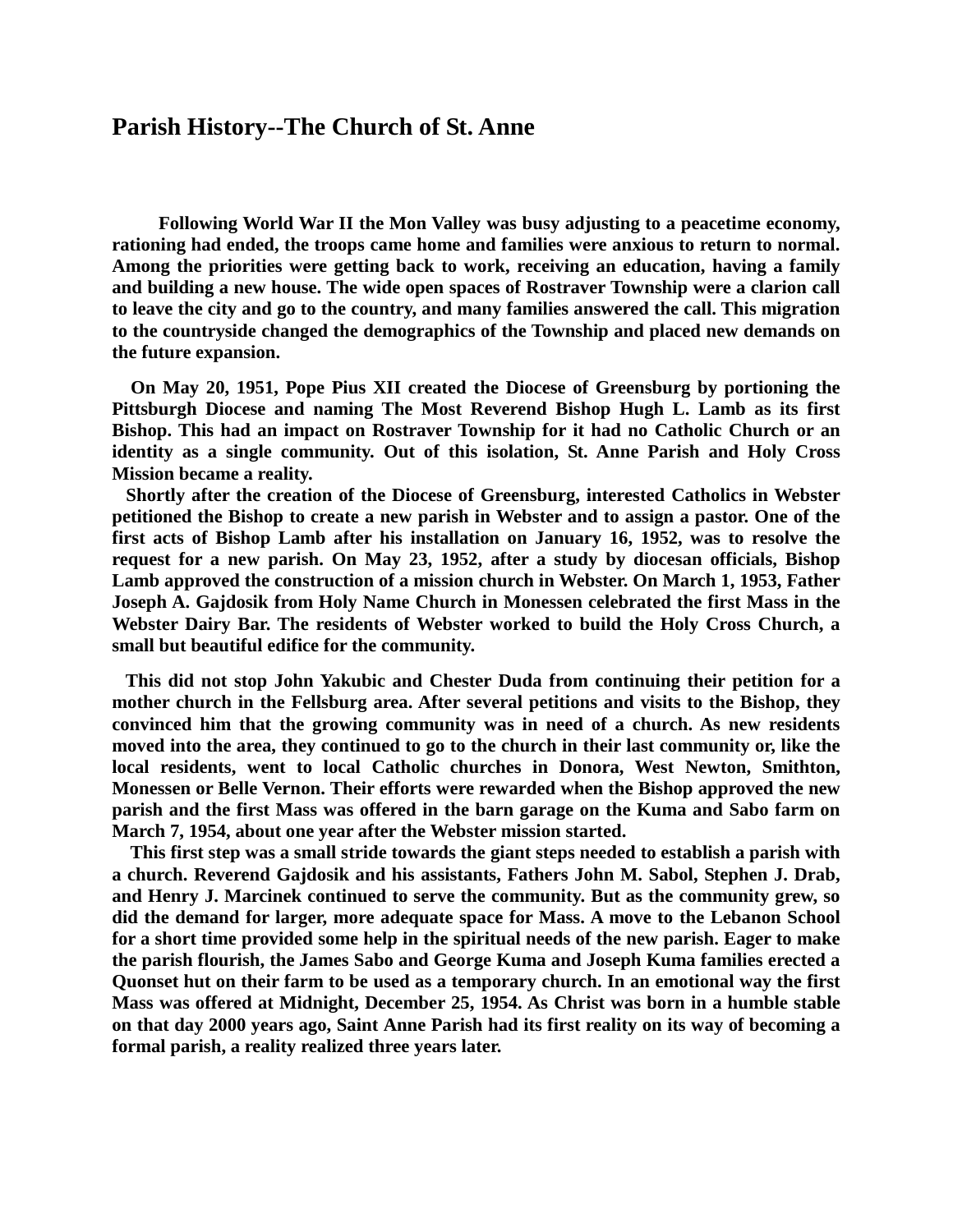**Thinking back, perhaps it was truly the handy work of God that brought an array of strangers together under one small and simple roof. Each month in those days brought new members to St. Anne Parish, this being the era of the post war exodus of people from the cities to the suburbs. It was in this crowded hut that strong bonds of friendship were cemented that provided the stimulus and motivation for the new congregation to construct a new church. As I remember, it was impossible to disappear after Mass as the parking lot had a single entrance and sufficient space only when cars were parked bumper to bumper. Because of this, everyone lingered at the church waiting their turn to move their car, and in these interludes St. Anne Parish truly became a united congregation.**

 **St. Anne Parish was permanently established with the appointment of Father Andrew F. Hredzak as pastor of St. Anne and Holy Cross churches on July 3, 1957. Within a month, two Masses were offered to accommodate the growing Parish. The Quonset hut was approved to house the Blessed Sacrament making it truly the House of God, and daily Mass was offered throughout the week. With the liturgy established, the hard work starting from scratch to build a new church was under way.** 

 **Fr. Gajdosik, anticipating the huge task ahead, appointed the first Church Building Committee to guide the future of the new Parish. This is a time to remember those who, through their devotion and loyalty to God and their Church, helped bring us to the magnificent edifice devoted to St. Anne. For those no longer with us, may they be remembered in Heaven for their good works, and the living, our deepest appreciation for caring about the future of the church in Rostraver: George Dolnack, Oswald Dolfi, Chester Duda, Paul Farkosh, Dino Forlini, Charles Kaifes, George Kuma, Joe Kuma, Raymond Lacovicz, Frank Mizikar, Joseph Pasierb, Michael Rorke, John Yakubic and John Zollars. It was not long before the newest stranger was recruited and involved in the effort to build a new church.**

 **With direction from The Most Reverend Bishop, the task of locating an appropriate site for the new church building was eagerly under way. Several sites were reviewed by the Church Building Committee, Diocesan Building Commission and consulting engineers. The present site was recommended and chosen by the Diocesan officials. The generous gift of the land was made by Mr. and Mrs. John Yakubic, 9.4 acres on Willowbrook Road. Richard B. Benn was chosen with the approval of the Chancery to design the church and rectory. On July 31, 1961, the Most Reverend William G. Connare officiated at the solemn ground blessing ceremonies of the new church site.** 

 **During the intervening years, the Christian Mothers and the Holy Name Society activities, along with church collections, had amassed a building fund of \$100,000.00. After numerous enjoyable Sunday communion breakfasts at Celapino's Stone Castle, the Church Building Committee and the Holy Name Society set up a fund drive in the Fall of 1961. The campaign directed by Dr. Arthur Varga and Dr. Regis Serinko resulted in collecting \$75,000.00 in pledges from the 160 families that then made up the congregation. This demonstration of effort and support on the part of the people led to the awarding of the contract in February, 1962, to Bendix Construction Company of Uniontown to construct the church.**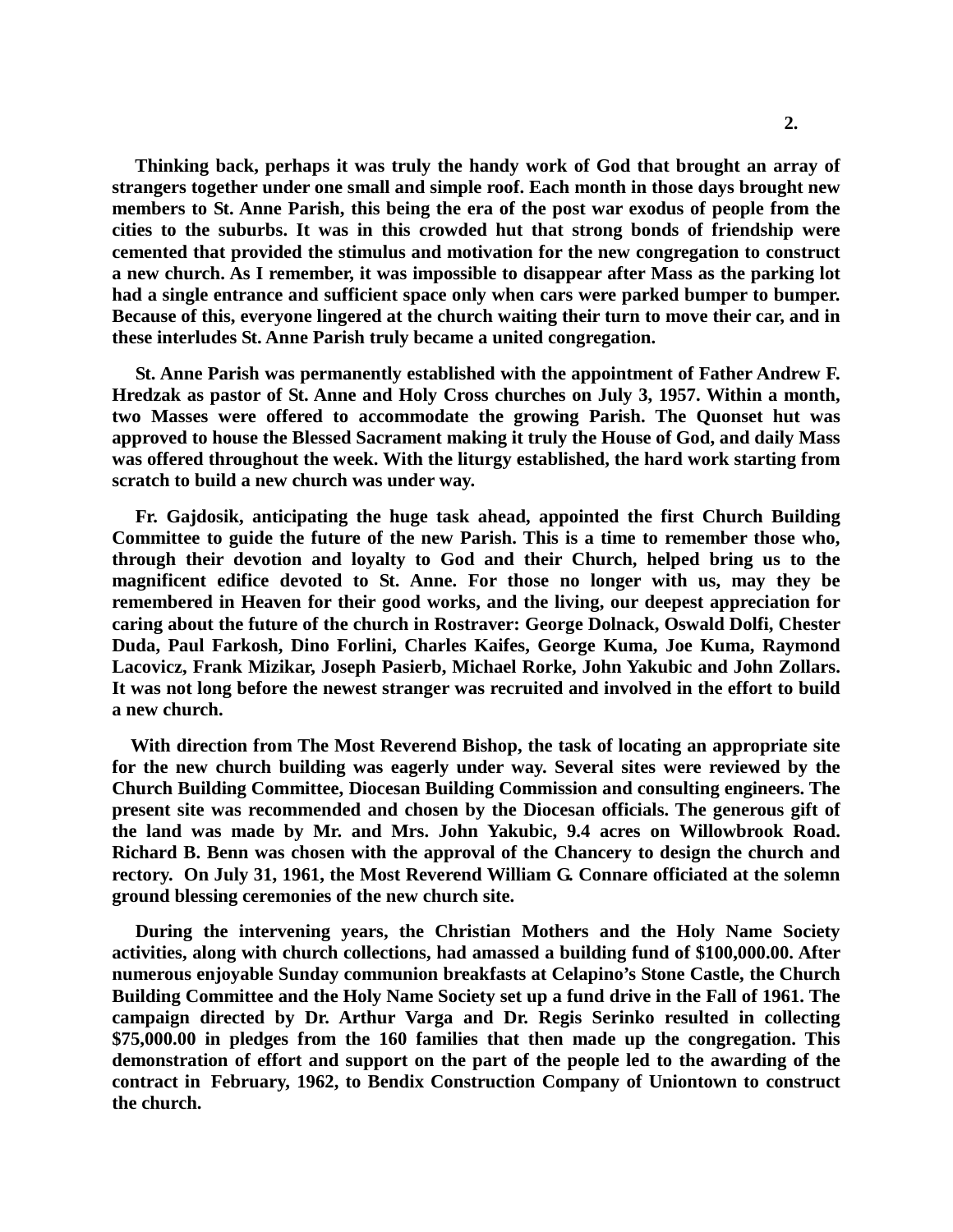**Under the watchful eye of Fr. Hredzak, the daily work of the contractor soon took the shape of the new church. The excavation began in April, 1962, and Bishop Connare officiated at the laying of the cornerstone on February 24, 1963. The official dedication of the new modern church occurred on June 21, 1963. During construction, a new parish house was designed and built adjacent to the church. One must note this was not an extra, but a needed requirement for the pastor. Those who can remember will recall that we did not lavish luxury on the pastor. During this period, his home was the care taker's house at Sweeney's Restaurant.** 

 **It is true that history is the record of the acts of people and nature, and the unselfish devotion and effort of the people of this Parish is evidenced everywhere. Whether it was the donation of money, time or labor, this beautiful accomplishment could not have been achieved without every gift, large or small. The reward for this surely rests in equal proportions in the satisfaction of having contributed in some small share in God's work, which is its own reward. The final cost of construction was \$ 375,000.00 with a remaining debt of \$191,000.00.**

 **The happiness of this achievement could be felt throughout the Parish. Sunday masses were happy occasions and a time for friendly meetings. Fr. Hredzak with his love of pomp and ceremony made holiday services sound like the Papal Mass in St. Peter's in Rome. It was not long after his pastorate that the rafters of the Church trembled from the resounding song that he patiently encouraged in congregational singing. It was rumored that we sang so sweet and loud enough for Pope John XXIII to hear.**

 **The interior of the church abounds in religious and historical symbolism. Designed in beautiful stained-glass windows, statues and rich appointments, which blend into a symphony of serenity and beauty, one can imagine the captivating aura of Paradise while attending Mass. Observing the windows when you enter the Church, you are surrounded by symbolic prayer so magnificently portrayed by the artful rendering of biblical history and the very special meaning that it has to your faithful worship.** 

 **As this display of beauty and love are gifts of God, so is good humor. I could not go on without relating an event that at the moment seemed a tragedy, but today is remembered as a comedy of errors. Soon after the Church was completed, the Catholic Church was well on its way into the ecumenical movement. St. Anne Church, the newest Church, was selected by District-Six Holy Name to be the first Church to have an Open House for the general community. Our Christian Mothers and Holy Name Society, together with the Church Building Committee and Fr. Hredzak, planned this occasion for the Mon Valley. We were anxious that everyone could come to see our beautiful new Church. Invitations were prepared and sent to all denominational churches, Catholic, Protestant and Methodist, as well as Jewish synagogues. The best silver, crystal and china services owned by the parishioners were collected. The ladies brought their best linens and prepared their best recipes for the reception. The reception was arranged like a display at Tiffany & Co. in New York or Harrods in London; the finest of everything in the Parish was on display. On that Sunday afternoon, the men came in their best suits, white shirts and ties, and the ladies in their finest chiffons and white gloves. As an old saying goes, "We were putting on the ritz."**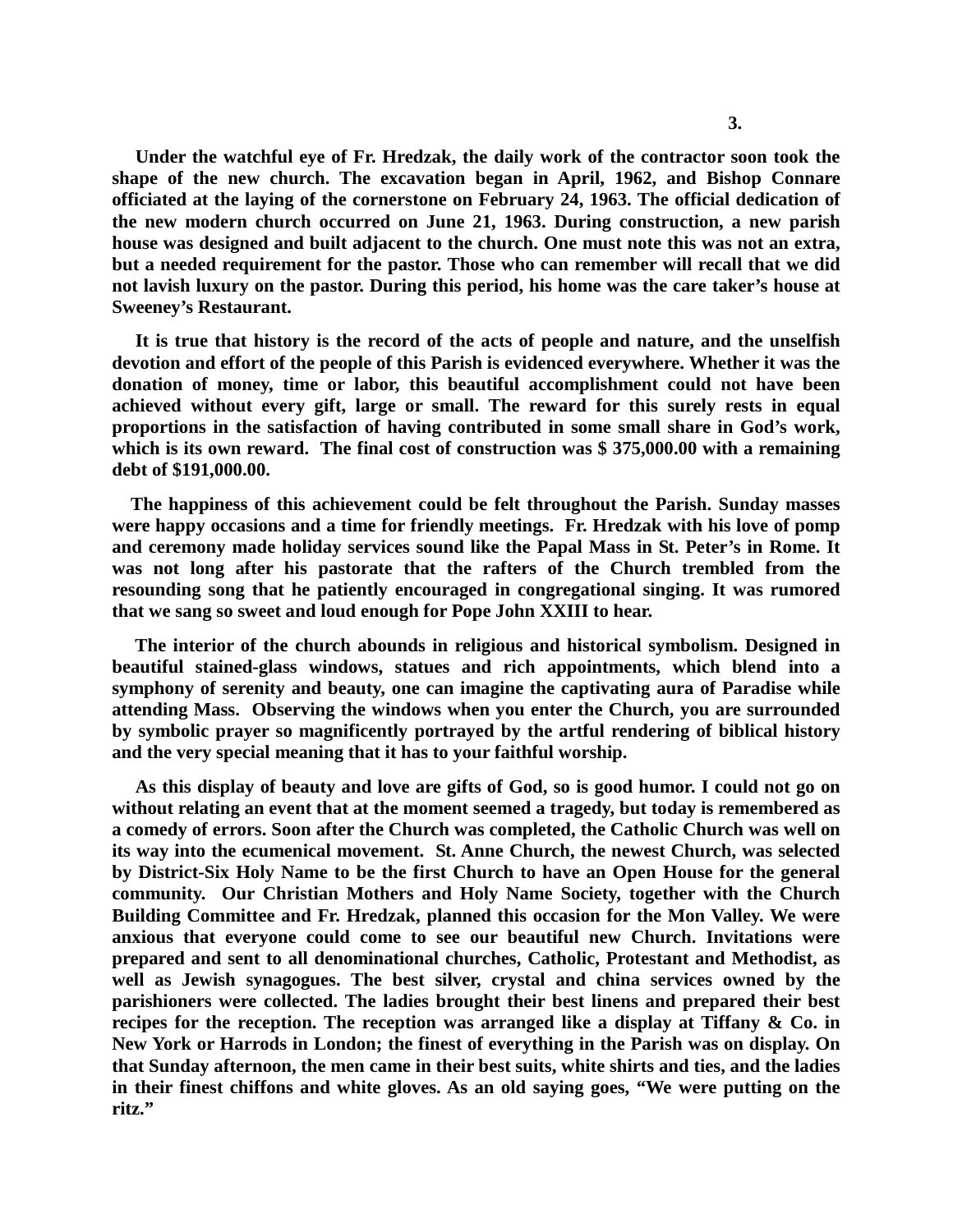**The guests arrived on time in great numbers to share with us this gem of a house of worship. God, however, must have sensed our overzealous pride for, at the time of the reception, He sent a tremendous rain storm down on us. In just a moment the Church basement was flooded with water and mud and the water was running under the kitchen door and down the basement stairs. Can you imagine the scene that followed this catastrophe--Fr. Hredzak and the men with their pant legs rolled up to their knees, in their bare feet, mopping up the mud and water as it continued to pour in; the ladies in their chiffon with mop and broom trying to hold back the flood. In about one-half hour, the flood was contained because the summer storm ceased. We returned back to entertaining our guests with dampened spirits, a little more humble at heart and a firm conviction to shoot the contractor when he should set foot on Parish grounds.** 

 **July 12, 1964, was a great day because we had shared with our friends from the larger community our achievement--St. Anne Church. If we have forgotten the events of that day, we should remember that God was telling us that things of the Spirit are more important than our material achievements that we had so carefully prepared. Knowing Fr. Hredzak very well, under his serious composure was a keen sense of humor. I believe that in his place in heaven he is looking down and is amused at the trivial events of life that teach us that tragedy is momentary but joy is everlasting.**

 **As we review the course of events on what makes a viable congregation and successful parish, it is the participation that brings it to life. Nearly every man, woman and child were available to carry out the tasks around the Church, whether it be digging ditches, painting walls, selling tickets or cooking spaghetti or chicken dinners to raise money or cut costs.** 

 **In August, 1965, the Bishop decided that since Fr. Hredzak had completed his mission at St. Anne Church, the establishment of the Parish and the building of the Church, Father was transferred to St. Mary Church in Brownsville. Over the years, many priests served the Parish. What we learned is that each priest, like all of us, have human yearnings and interests, strengths and weaknesses, and are no more capable of being all things to all people than we are capable of pleasing all people. Certainly, the priest's efforts are far more divided, since his family is all of us, with our quarks and some time-irrational demands. And above all, their eternal commitment to serve God to the best of their abilities deserves the respect, love, and service of all of the parishioners.**

 **In September, 1965, Bishop Connare appointed Fr. Francis L. Lesniak as the second Pastor of St. Anne Church. Those that recall him will remember that Father was athletic and liked to ski, and on an occasion he was seen riding around the Parish on his Honda motorcycle. His interest in sports was used to develop successful Parish programs for the youth. The ball field and little league baseball was one of the first projects. In this same month, Boy Scout Troop 1590 was organized. Serving as scoutmaster, I can recall the long hikes and the camp-outs in winter, which the boys thought were great. Father's interest and concern for children brought the children closer to the Church and Church activities. Baseball and basketball were soon added to the program.**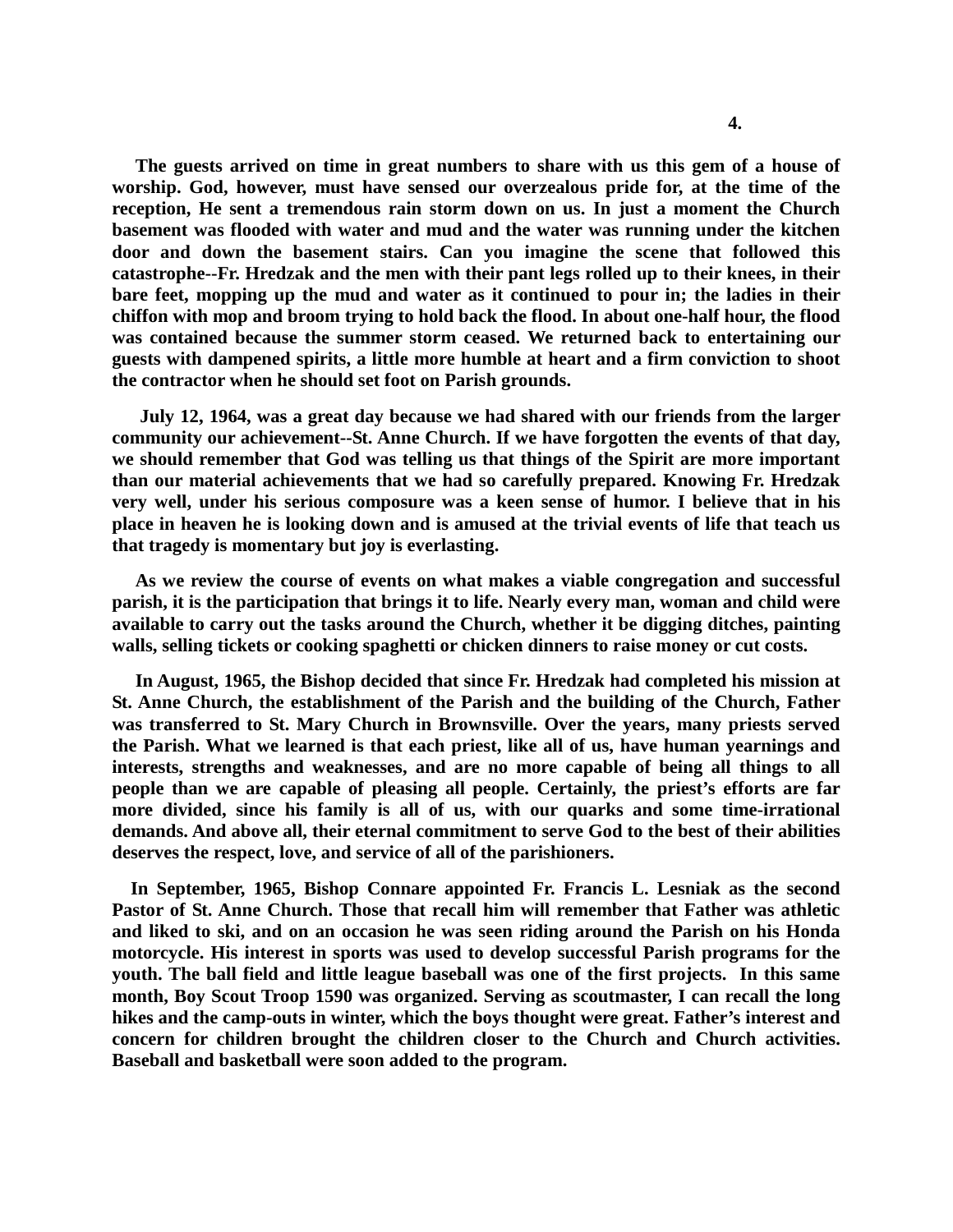**During those years we had a priest in residence, Fr. Anthony F. Rakauskas a former Chicago physician who, following the death of his wife, entered the priesthood. He is remembered as a very gentle and compassionate person. Father was with us a short time; he died July 12, 1966. The Parish experienced its first burial of a priest in the Parish.** 

 **An occasion that created some excitement was the purchase of a new organ for the Church. The Holy Name Society had two great ticket sellers, Ralph Dominic and George Estok, who were always looking for a project. The Holy Name Society raised \$3,600.00 for the purchase. What we did not realize was that there were eight young people taking organ lessons, and they all wanted to be the Church organist. The problem was solved by giving all of them some time at the organ.** 

 **Father Lesniak will be remembered as a good priest who cared for God's children, old and young alike.**

 **In June, 1969, Fr. Francis M. Ott was appointed pastor. He was an immaculate man, self disciplined, a scholar and a good administrator. Fr. Ott was the right man, at the right time, and took his responsibilities seriously in liturgically implementing the changes in Vatican Council II. His knowledge and priestly style were definite assets in getting those involved in the consultative process of the Church. It took a strong leader and humane listener to gradually involve the laity in responsible Church governance for St. Anne and Holy Cross Mission. Vatican II also brought forth the lectors, cantors, Extraordinary Ministers of Holy Communion and the change from Latin to the vernacular in celebrating liturgy. Some of the original ministers continue to serve.**

 **During Fr. Ott's pastorate, Fr. Apolinary Murawski, a refugee who was in Poland during the purge of the Catholic Church by the German Army in World War II, assisted him. A very slight and energetic man who liked to sip tea and remember the "Old Country," Father Murawski was given a new assignment in 1972. For a short period, Monsignor John L. Conway resided here and provided priestly assistance to the Parish. Fr. Ott's pastorate ended at this time, and he was reassigned in June, 1974.**

 **In that same month, we received a new Pastor, Fr. Thomas B. Bayne. Besides having a degree in Cannon Law, he had a deep interest and love of sacred music and channeled much of his musical love on re-energizing the Church Choir. During this time, members of the Choir were located in the Church sanctuary. Through the generosity of the Holy Name Society, choir robes were purchased. The Choir exercised their ministry at the 11:00 a.m. weekend Mass, and special cantatas were prepared for the Christmas and Easter seasons. The talent and capability of our Choir was often recognized by the community, and by invitation they sang at other churches in the valley. The reputation of this group led to their being the nucleus of the all denominations choirs that performed for the Rostraver Township Bicentennial Program at Cedarcreek Park. A television tape was made of a special Mass for public service. How blest the Parish has been to do extraordinary acts through song and praise in giving glory to God.**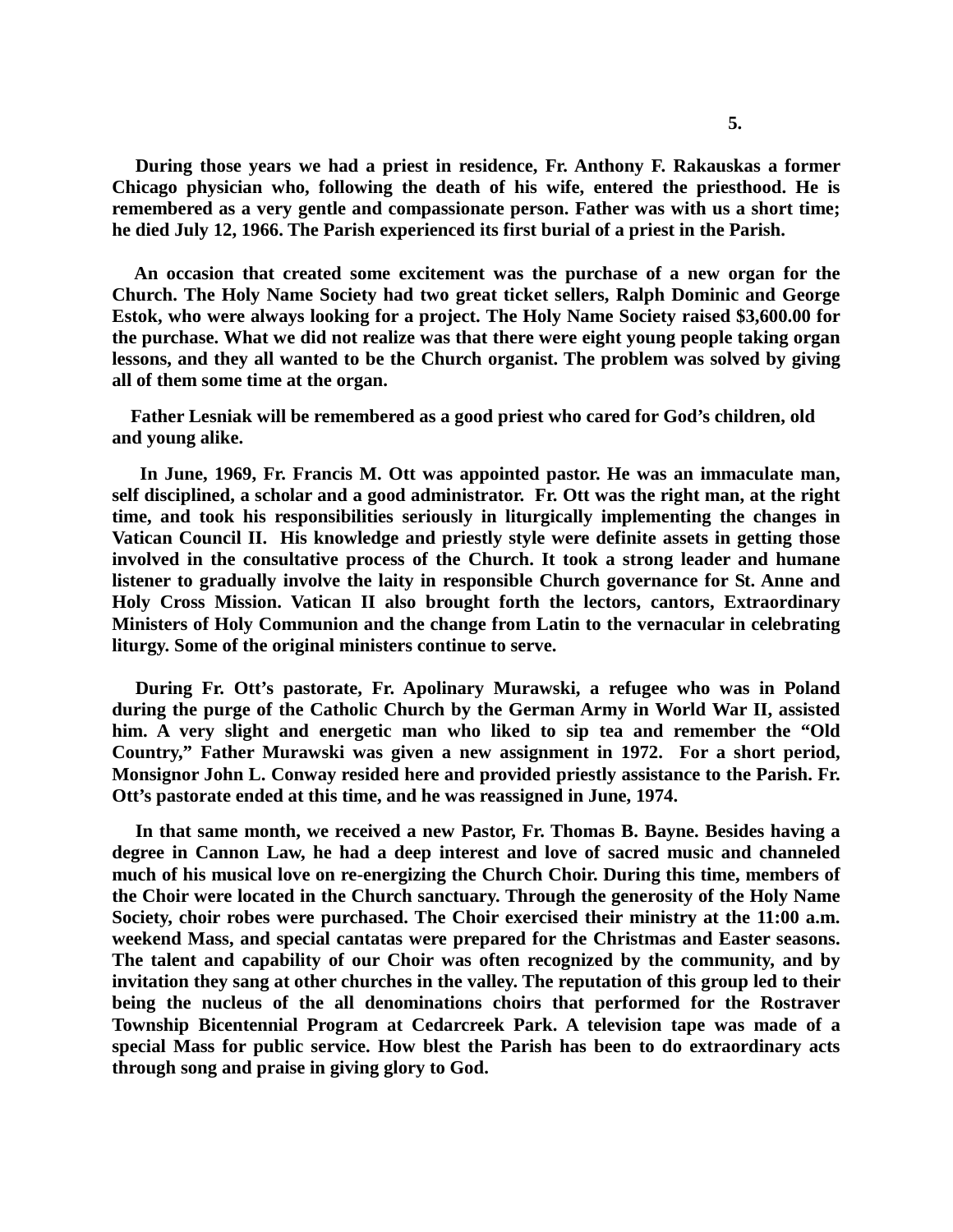**Another new experience in the Parish was the assignment of Deacon James M. Goldberg to serve his deacon internship prior to his ordination on May 1, 1976. His close friendship to the Parish was acknowledged when he requested the choir to participate in his first Mass at Ss. Simon and Jude Parish in Blairsville.** 

 **Pope Paul VI declared 1975 the Holy Year. In the Roman Catholic tradition a Holy Year, or Jubilee, is a great religious event. It is a year of forgiveness of sins. It is a year of reconciliation between adversaries, of conversion, of receiving the sacrament of reconciliation and, consequently, of solidarity, hope, justice, commitment to serve God with joy and in peace with our brothers and sisters. A Jubilee Year is, above, all, the Year of Christ who brings life and grace to humanity. A year of debt forgiveness was announced by Bishop Connare where parishes who owed the Diocese money would receive a dollar for a dollar payback. Father Bayne ask Dr. Regis Serinko to form a committee and to reduce the church debt of \$93,598.81 on the mortgage and approximately \$15,000 on other accumulated debt. After the Parish was informed of the project, the Christian Mothers, Holy Name Bingo Committee and the voluntary Reconciliation Committee went to work. The Parish was very eager to donate to this debt. In additional a financial reserve was established for future needs. With the mortgage paid, the Parish rejoiced in their liberation. They are the rock on which the church flourishes. We were grateful that we had received all of the blessings of the Holy Year. Due to health reasons, Fr. Bayne was placed on sick leave and decided to leave the Parish.**

 **During the interim Fr. James M. Petonic was assigned as the administrator of the Parish. During that time, Holy Cross Mission was placed under the charge of Holy Name Church of Monessen.**

 **In May, 1976, Father Renato F. Gianni was named Pastor and remained with us until his retirement in 1992. The best description of this kindly man is that he was a romanticist who viewed the world through rose-colored glasses, just the kind of pastor needed at this time to integrate the growing congregation where the new members were out numbering the old established families—a time when the responsibilities were shared between the old and young alike. Father will always be remembered by his motto,** *"God loves you and so do I."* **He really meant it. The St. Anne Novena and picnic on the Church grounds vibrated with his operatic rendition of** *"Oh Marie."* **It truly could be said no one enjoyed the Parish family get-together more than Father Gianni. He was a good man and God blessed him with the vision to see everyone as children of God and to shepherd His flock.** 

 **Among the many events that occurred under Fr. Gianni was the celebration of the Twenty-fifth Anniversary of the Parish on September 2, 1979. As I was honored to be asked to speak at the dinner, I thought I should tailor the talk to Father's good sense of humor. I had recently returned from a trip to Rome where we had an extensive private tour of St. John Lateran Church, and what I saw prompted my comments. In the central nave, recessed in niches of the pillars, are massive statues of the twelve apostles, sculpted by the students of Bernini in the 16th century. Twelve feet tall and delicately carved, one is soon**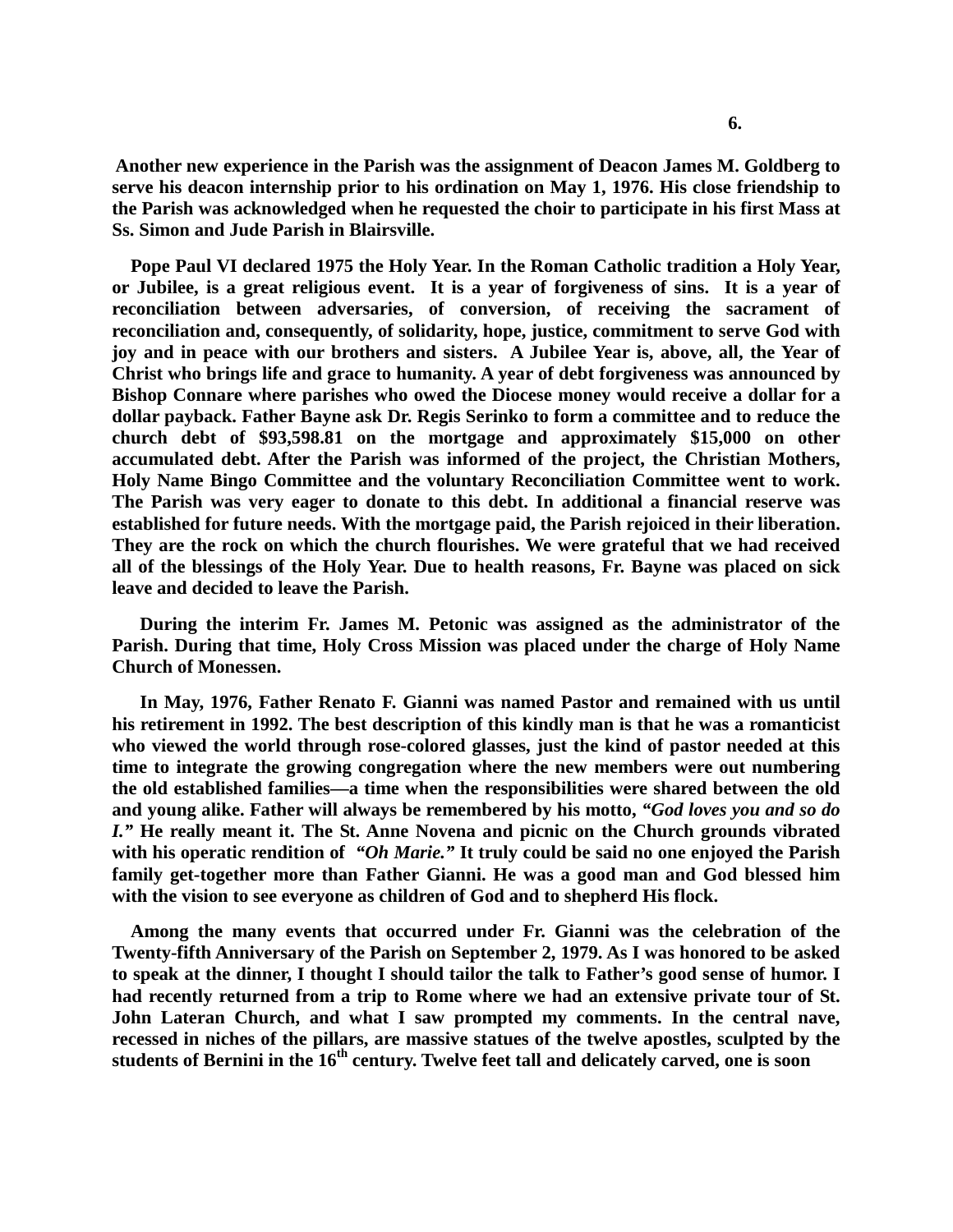**captivated by the faces of the apostles in which you can find the expressions of all human emotions; love, anger, piety, happiness, sadness, serenity, doubt, faith, sacrifice and martyrdom. These great men of the Church were mere humans, capable of all of the strengths and weaknesses that each of us possess, to whom Christ had entrusted the establishment and growth of the Catholic Church. As these thoughts ran through my mind, I reflected on the events of our own little Church and how it came into being. As I remembered we, too, had the experiences of all of these human emotions; love, desire, anger, hope, doubt, sadness, happiness and sacrifice and, above all, enthusiasm. Then, the number twelve came to my mind and in some prophetic way we, too, have had twelve apostles in the last twelve years. Although the number matched, the names were somewhat different; John, Paul, James, Thomas, Francis(2), Henry, Stephen, Joseph, Andrew, Anthony and the name Renato. Since they were modern day apostles, their name and work could be found among some of the great saints of the Church. And their contributions to our religious lives were filled with understanding and a firm love of God.** 

 **On September 2, 1979, a Concelebrated Mass was given as a conclusion to a six-month celebration of the 25th Anniversary of the founding of St. Anne Church. That evening a dinner-dance was held to honor and congratulate all of those who helped make St. Anne Church a reality. The committee in charge was General Chairman, Raymond Yakubic, and Dinner-Dance Chairpersons, John and Mary Ellen Adams. The Silver Jubilee was a great success.**

 **On September 9, 1979, Father took advantage of the Diocesan education sabbatical program at the North American College in Rome. At that time the program was especially geared for those ordained prior to Vatican II so that they would have the theological knowledge of the documents of the Second Vatican Council. In addition, the study of sacred scripture of both the Old & New Testaments became more alive through Father's onsite visits to the Holy Land as they walked in the footsteps of Jesus.**

 **During 1981, an anonymous gift of \$30,000 was received for the central air-conditioning of the Church. In 1986, Rose Sweeney Melenyzer donated \$100,000 for the Petty-Madden pipe organ, and on May 3, 1990, the organ was dedicated to the memory of her husband, Dr. Charles Melenyzer.** 

 **Time seems to fly by without our realizing how quickly life's events pass. After fifteen years, Fr. Gianni would retire on January 22, 1992. A farewell party was held which gave the parishioners the opportunity to thank this gracious man and good priest for his spiritual vision and ministry.**

 **In January, 1992, Fr. Thomas W Rogers became Pastor. Fr. Rogers was a very close friend of Fr. Ott although they were polar opposites. Fr. Rogers was a very private person and had a slight smile but an aura of "don't ask questions." Fr. came to us in the vintage years of his ministry; and as he loved nature and the outdoors, he complemented the beauty of the grounds with the addition of the Sacred Heart statue in memory of a Parishioner, Mary Sirback.**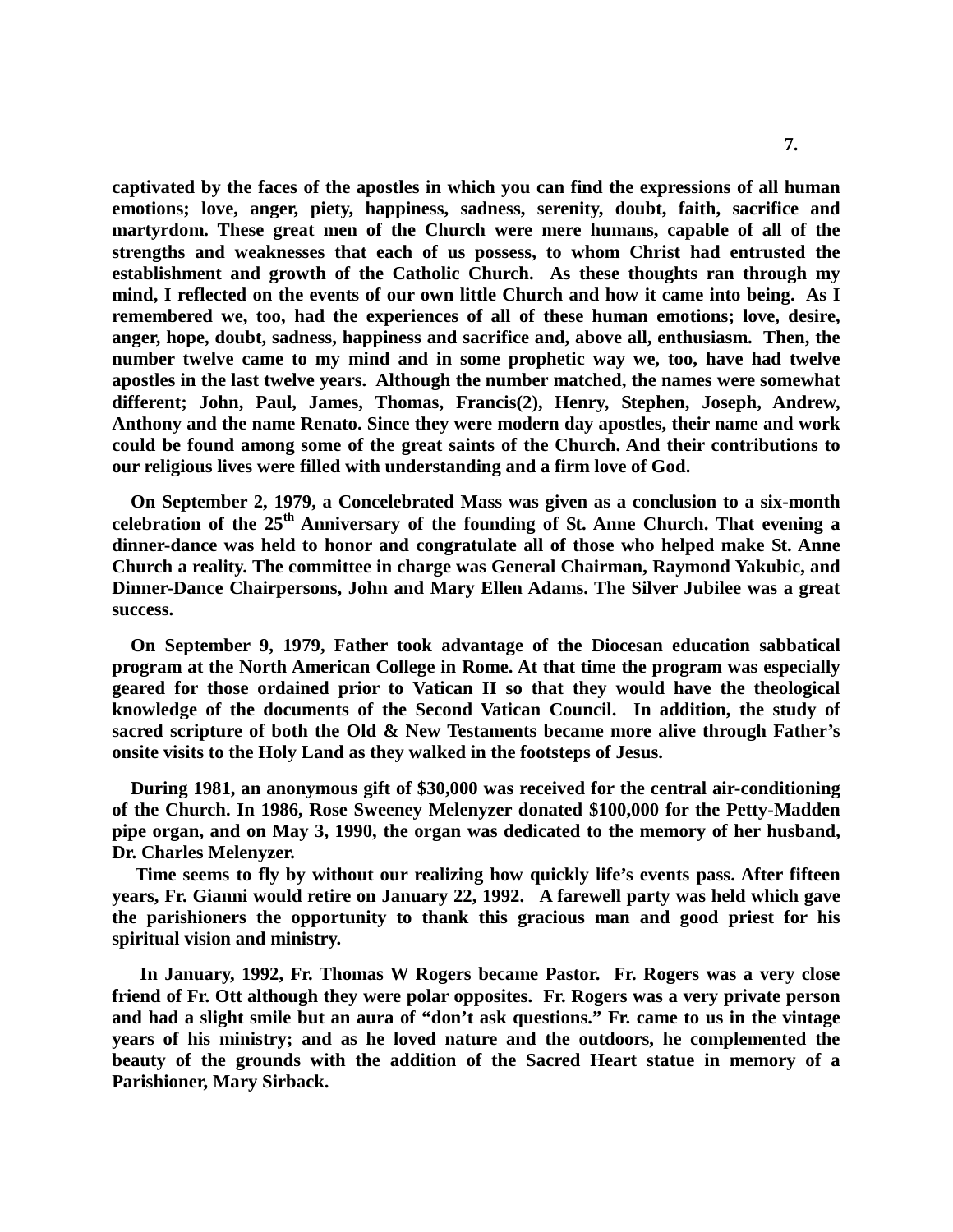**One of the great joys in this Parish was the ordination of a native son, Fr. Val Zdilla, for the Diocese of Los Angeles on June 1, 1996. Fr. Val celebrated his first Mass on June 16, 1996, here at the Church of St. Anne, his home Parish, much to the delight in the pastorate of Fr. Rogers. Fr. Val is the son of the late Val Zdilla and Louise Zdilla.**

 **With the closing of Holy Name Church, Monessen, the Mission of Holy Cross was transferred back to St. Anne Church. The Sunday Mass at 9:30 a.m. was served by a priest from St. Vincent Archabbey; however, due to a decline in the number of parishioners, as well as it being canonically relegated from a Mission to a Chapel of Convenience, it was ultimately closed by Bishop Bosco in January, 2000.**

 **Fr. reached the canonical retirement age of 75 in January, 1998. His retirement was accepted by the Bishop in July, 1998.**

 **On July 8, 1998, Fr. Ronald L. Simboli was installed as the eighth Pastor of the Parish. Father, native to this area having grown up in Belle Vernon and attending Belmar High School, was well aware of the habits and needs of the people he would serve. Within a short time, we learned that we had an astute pastoral theologian for our priest; and on Sunday when he approached the pulpit, it seemed as though he just came down from the mountain with God's "Word." Fr. will always be remembered for his homilies—a theological wisdom blended with a touch of humor—that made the homily a catechism of hope, desire and love. His homily message from September, 2007, stated,** *"To be a true Christian, you must sacrifice and serve"!* **He was also a very competent administrator.**

 **Fr. Simboli will also be remembered for bringing us out of the past. He brought the Parish Office up to date in the 21st Century with multiple phone lines, computers, intercom and Fax, as well as a new Parish Office addition.**

 **Fr. did not stop there. On the outside of the Parish complex, flat roofs for the rectory, office and Church were replaced, new lighting in the parking lot and walkways were added, the parking lot was resurfaced, a railing was installed on the steps into the front entrance of the Church, and attractive signs indicating the Church name and other signs designating various areas of the Church and Parish Office were added. As Fr. Ott previously stated,**  *"We hope during 1973, God willing, to provide a grade entrance into the Social Hall, construction of a ramp from the parking lot, to the front entrance of the Church, resurface the parking lot, etc.* Father Simboli not only satisfied these requests in one way or another **during his pastorate, but also successful completed an elevator project in September, 2000, making the Social Hall accessible to the elderly members and the physically challenged. The Lettrich Group architectural firm was retained for this project.**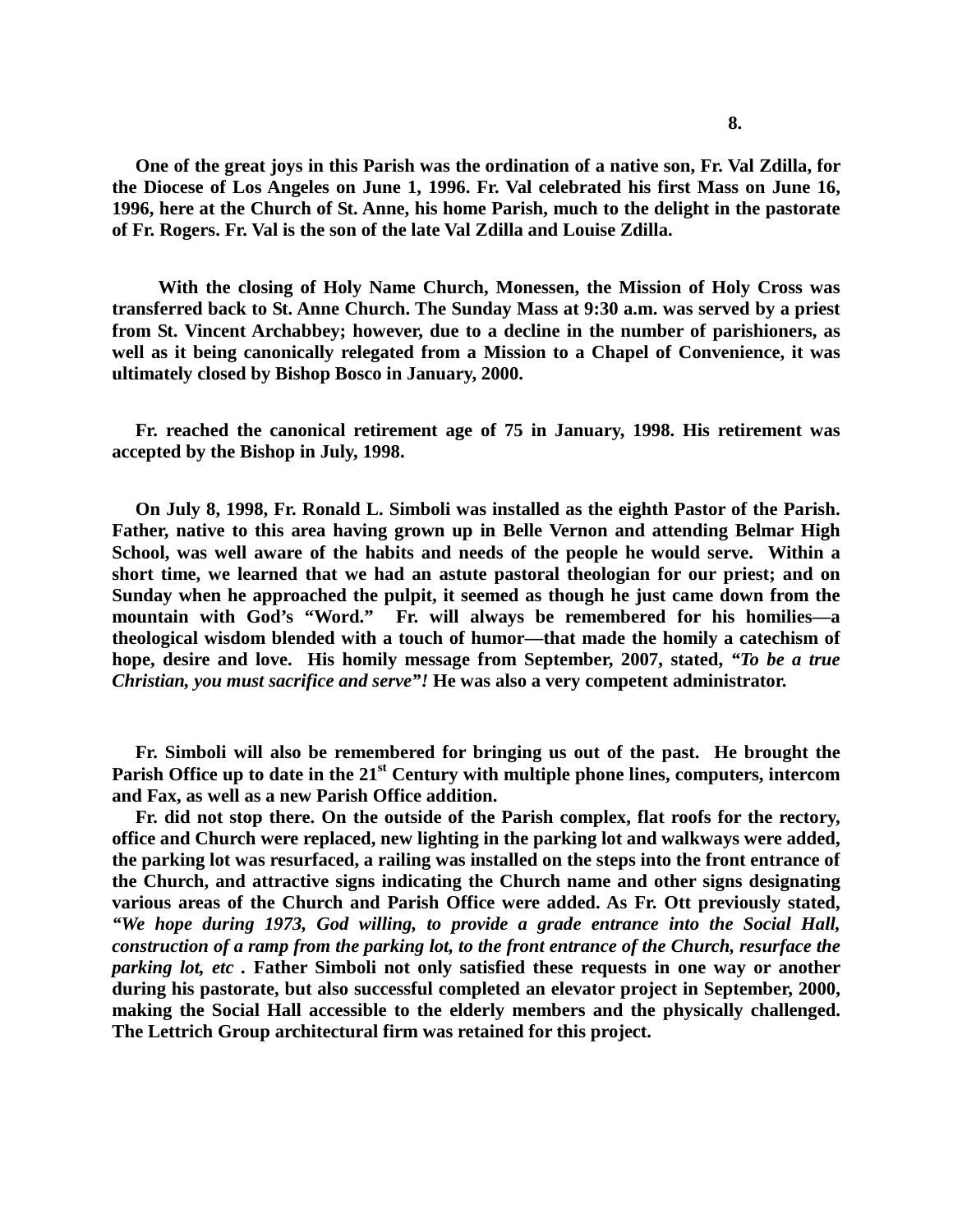**A new sound system and additional amplifier speakers were installed inside the Church, as well as a speaker upgrade and amplifier addition in the Social Hall. New lighting fixtures now beautifully illuminate and accent the Church, as well as the Social Hall. In the Church, the original lighting fixtures were ornate but failed to properly enlighten certain areas possessing numerous dead zones.** 

 **Other improvements included the renovation of the Social Hall restrooms, and for the first time on the main level of the Church, a restroom was installed. All of these are handicapped accessible. The old tile floor in the Social Hall was replaced with new tile, and the folding partitions were updated to enhance the many activities held.**

 **In 2003, Reverend Monsignor Nicholas A. Mitolo retired and returned to Rostraver. For five years, the Parish had the good fortune of knowing this sincere and wonderful priest on the occasions when he would cover for Fr. Simboli when he was out of town for daily and weekend masses as well as funerals. It was with sorrow that we received notice of Monsignor's death on September 11, 2007, after a brief illness.** 

 **On July 3, 2007, a Mass opened festivities, and Fr. Simboli proclaimed that the Fiftieth Anniversary year of the Church of St. Anne would be celebrated with a year of planned activities ending with a Mass on Sunday, July 27, 2008, at 3:00 p.m. with Bishop Lawrence E. Brandt as celebrant, followed by a reception. The Fiftieth Anniversary Committee, chaired by Dolores Tegnelia, was in charge of these year-long activities.** 

**We should remember the purpose of our service to the Church of St. Anne as stated in the Mission Statement:**

> **We, the Church of St. Anne, are a Catholic faith-filled community in Rostraver Township built with the love and dedication of farmers, miners and other hardworking people.**

> **We have progressed from those few pioneering parishioners worshiping at the Quonset hut to a rapidly growing Parish family within the mid-Mon Valley.**

**We are committed to ongoing faith formation nurtured through the celebration of The Word and Sacraments.**

**We will continue to follow Christ and to share His life and love, working to become a closer Parish and community.**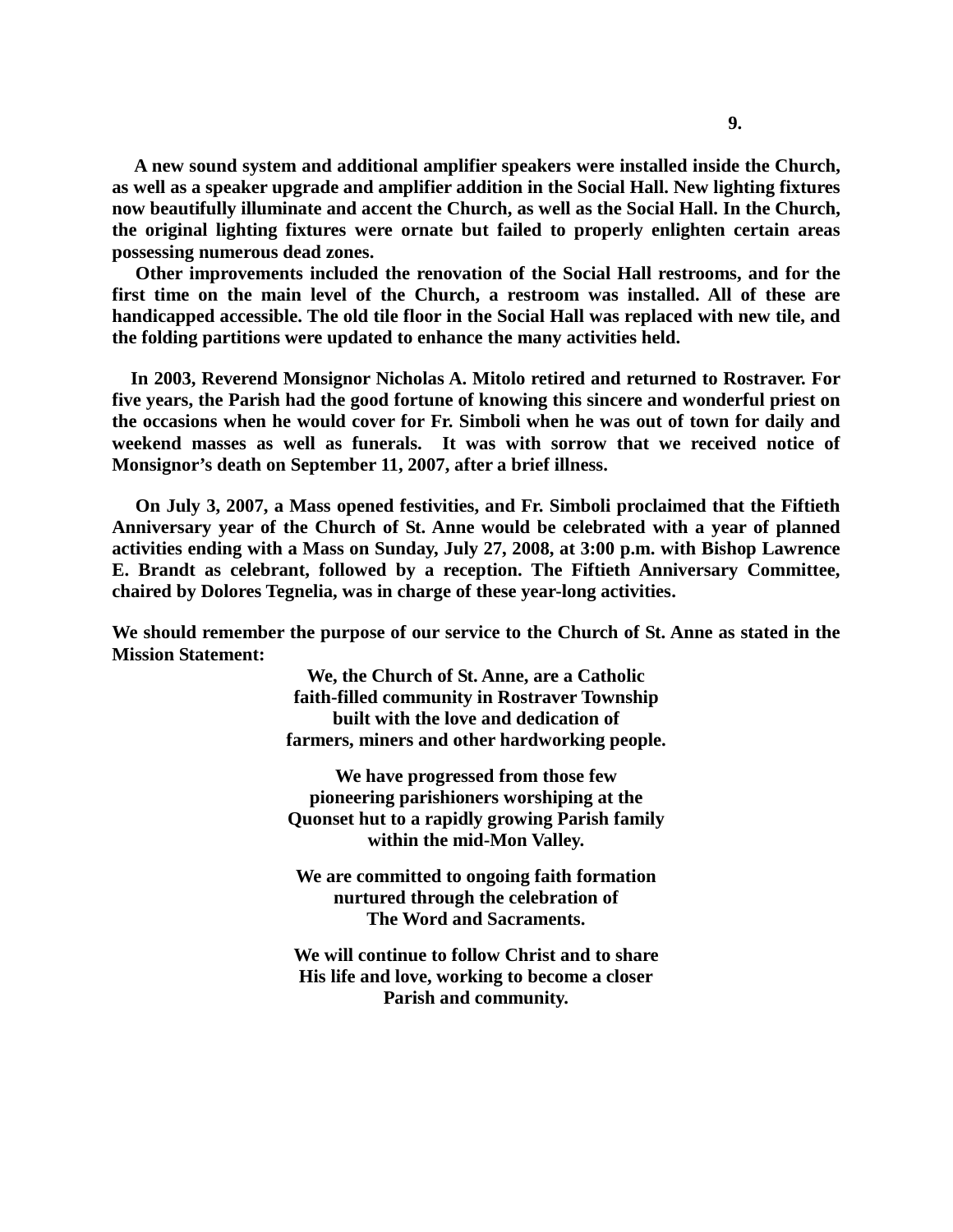**The closing of St. Timothy Church, Smithton, named St. Anne Church the canonical successor Parish. After many months of listening sessions across the Diocese and the recommendations of the Strategic Planning Committee, the Regional Pastoral Council, the Strategic Planning Implementation Committee and the consultation of the College of Deans, St. Timothy Church was closed on October 30, 2008. St. Anne Church acquired St. Timothy Cemetery following the closure of St. Timothy Church.** 

 **On Wednesday, September 22, 2010, at a 7:00 p.m. Mass, we welcomed Fr. Vincent J. Gigliotti who was installed as the ninth Pastor of our Parish. We are thankful that God has so generously showered us with his presence as Pastor to share his wisdom and spiritual guidance.**

 **The original Church Committee, the new Church Committee and the Christian Mothers, along with the Holy Name Society, and dozens of volunteers made up the operating structure of early years of the Church from 1960 until 1980.**

 **Members of the original Church Committee included Oswald Dolfi, George Dolnack, Ralph Domenick, Chester Duda, Paul Farkosh, Dino Forlini, Kenneth Jones, Charles Kaifes, George Kuma, Joseph Kuma, Raymond Lacovicz, Frank Mizikar, Joseph Pasierb, Michael Rorke, James Sabo, John Yakubic and John Zollars.** 

 **Presently, Finance Council members include Sidney Cicchini, Joyce Collins and Frank Lorenzo; Pastoral Council members, Helen Carroll, Dr. Joseph Cicchini, Regina Civitello, Joyce Collins, Marsha Kanski, Dr. Robert Klanchar, Shirley Lazar and Homer Zucconi.**

 **First Officers of the original Christian Mothers included Mary Hajostek, Virginia Jones, Frances Pasierb, Mary Roscoe, Viola Sollars, and Ann Yakubic; members, Kay Bruno, Frances Dalola, Mary Dolnack, Emily Dolfi, Jay Domenick, Helen Estok, Cecelia Farkosh, Helen Forlini, Helen Hajostek, Evelyn Kaifes, Kay Lacovicz, Marie Lannon, Margaret Matava, Jean Mood, Helen Noswarich, Marge Petrus, Anna Pivarnik, Dorothy Porzucek, Blanche Sholtis, Mary Soltis, Elizabeth Slebodnik, Norma Skraitz, Irene Strang, Anna Tomko, Olga Uram, Mary Wyvratt and Jean Zelenko.**

 **First officers and members of the original Holy Name Society included George Dolnack, George Estok, Charles Kaifes, Frank Mizikar, Ted Stawovy, William Strang and John Yakubic.**

 **Midway through the early years of the Church, 1980, members of the Christian Mothers also included Dee Codeluppi, Helen Estok, Frances Kopanic, Josephine Rago, Francis Rendulic and Yvonne Urban; Holy Name Society, Tony Costa, Paul Farkosh, Jack Kerr, Steve Slebodnik and Andrew Uram.**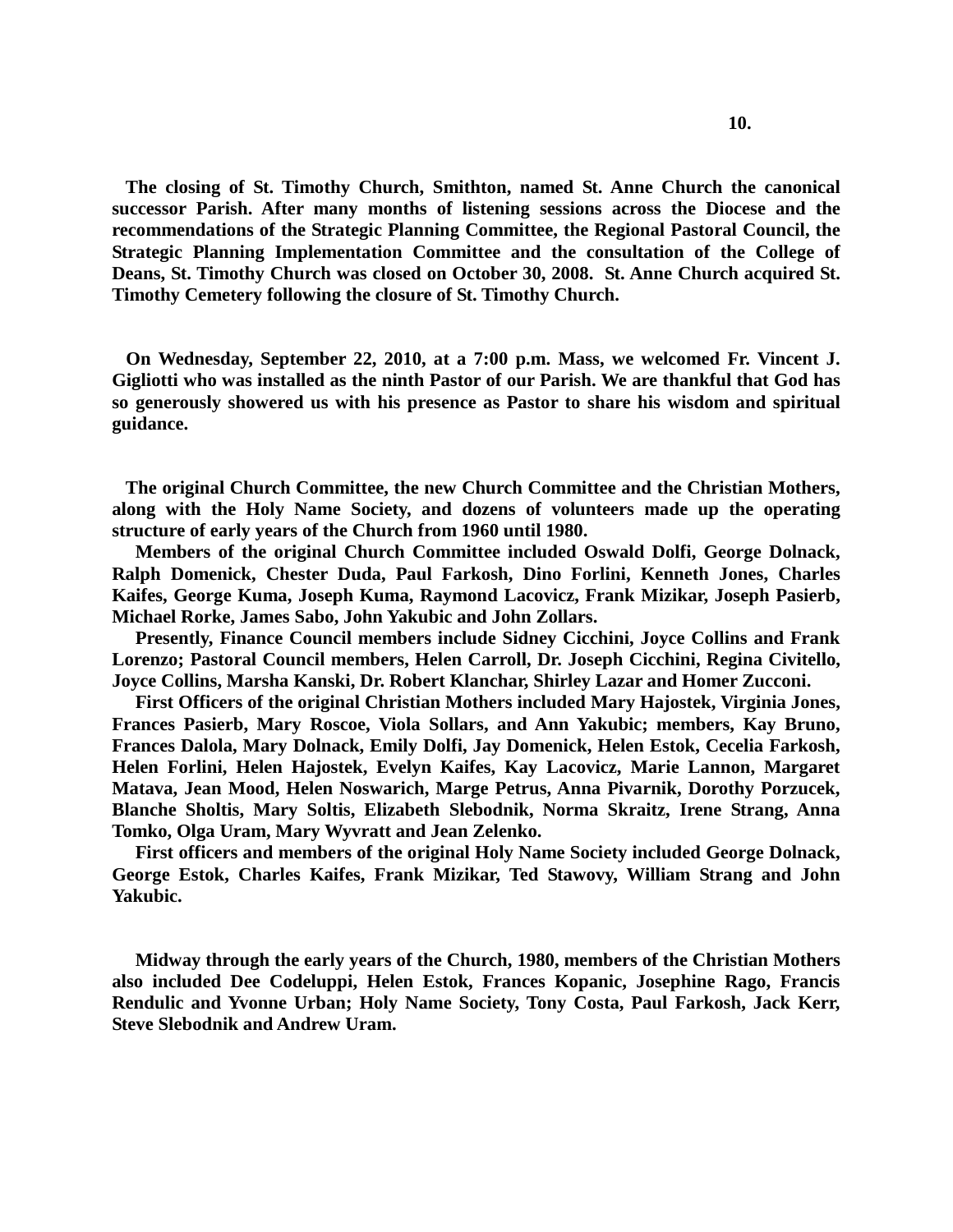**The Church of St. Anne has never had a shortage of participants when a need has been expressed from the early years of the Church until present. Lay leadership has developed into an efficient and effective team of devout parishioners. Liturgical ministers comprised of Extraordinary Ministers of Holy Communion, including those to Mon-Valley hospital and the homebound, greeters, lectors, servers, ushers; music ministers, the adult and youth choirs; Disciples of Prayer, the health-care professionals performing monthly blood pressure screening; Faith Formation catechists and aides; Finance and Pastoral Councils; supporting office volunteers, including stewardship counters; bereavement groups such as the Funeral Luncheon Committee, and supporting organizations, such as the Christian Mothers and Holy Name Society, are always available to serve.**

 **Over the past fifty years, the Church of St. Anne has grown from 160 families to approximately 900 families, and the blending of the old with the new has created a constant team of parishioners ready to move forward into the future. The social events outside of Mass that helped form a family of strangers, have always had helping hands from the earliest Parish dinner in 1964 until the present. Change is inevitable, and we are witness to many changes in the way we worship and interact as a family. The St. Anne Festival in earlier years was the traditional festival with games, food and fellowship held on the Church grounds; now it is a Parish Family Picnic in Pavilion #1 at Cedarcreek Park where all can congregate with food and refreshments compliments of the Parish. The Ham 'n Egg and Turkey bingos began in the year 1960 by the Holy Name Society are now the Spring Bingo and the Turkey Bingo, and the Mother's Day Brunch and Father's Day continental breakfast are still popular events. Mardi Gras and Halloween have surfaced to be exceptional "holidays" that welcome an intermingling of parishioners renewing friendships, as do the donut socials on the lawn. Still enjoyed is the semi-annual Spaghetti & Meatballs and Ravioli Dinner, which is also a community event. Faith Formation students and Youth Ministry groups look forward to the liturgical celebrations for Advent and Lent, including the Advent parties for all level of the Faith Formation program, and the Parish rejoices with the newly welcomed Catholics at the Wine and Cheese Social held on Holy Saturday. Our Pastoral Plan has blossomed and satisfied many of the goals and objectives established:** *evangelization* **and liturgical booklets for daily prayer meditation;**  *stewardship* **and recruitment of ministers for liturgy, as well as those for grounds keeping;**  *word* **and programs offered to the very young through the vintage years; and** *service* **and outreaching socially through the "helping hands" objective of blood pressure screening and the Angel Tree dwelling on those who are appreciative of our efforts.**

 **Many happy occasions have occurred and as the younger members of the congregation become the new leaders, we can look forward to exceptional progress in disseminating God's fruitful works in our journey of a lifetime. Those members who have devoted their time in keeping these events alive deserve the respect and admiration of their fellow parishioners.**